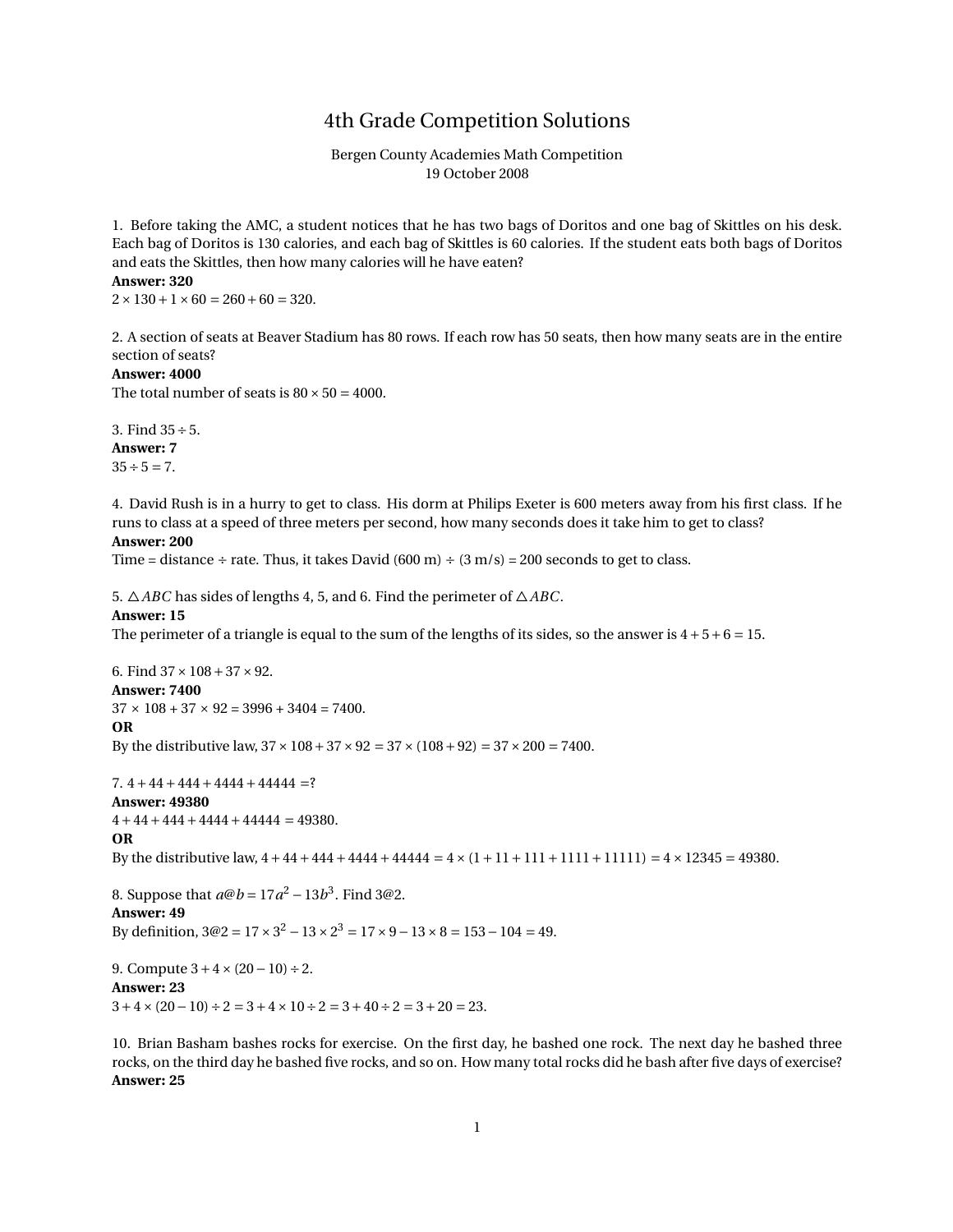Brian bashed a total of  $1+3+5+7+9=25$  rocks. (Is it a coincidence that this answer is a perfect square?)

11. A dog runs in a circular path of radius 16 feet. If the dog completes exactly one run around the circle, then how many feet will the dog have travelled? Round your answer to the nearest foot.

## **Answer: 100.5**

The circumference of a circle with radius of length *r* is  $2\pi r$ . So, our answer is  $2\pi \times 16 = 32\pi \approx 32 \times 3.14 = 100.48 \approx$ 100.5.

12. Bob is thinking of a number that leaves a remainder of 5 when divided by 12. What remainder does Bob's number leave when divided by 4?

### **Answer: 1**

Bob's number is equal to  $12n + 5$ , for some number *n*. So, Bob's number is also equal to  $4(3n + 1) + 1$ , and leaves a remainder of 1 when divided by 4.

13. A trapezoid has three angles that measure 82, 47, and 98 degrees. What is the degree measure of the fourth angle?

## **Answer: 133**

By drawing a diagonal of any quadrilateral (and thus separating the quadrilateral into two triangles), it is clear that the angles in any quadrilateral sum to 360*<sup>o</sup>* . Then the fourth angle in this trapezoid has measure 360−(82+47+98) = <sup>360</sup>−<sup>227</sup> <sup>=</sup> <sup>133</sup>*<sup>o</sup>* .

14. How many numbers less than 1000 are both perfect cubes *and* perfect squares?

## **Answer: 4**

Any number that is both a perfect cube and a perfect square has a prime factorization with exponents that are all divisible by both 2 and 3. So, they are also all divisible by 6, meaning the number is equal to some integer to the sixth power. Since  $3^6 = 729 < 1000 < 4096 = 4^6$ , there are 4 perfect sixth powers less than 1000. (Remember 0!!!)

15. Find the perimeter of a right triangle with legs of lengths 6 and 8.

## **Answer: 24**

The hypotenuse of this right triangle is equal to  $\sqrt{6^2 + 8^2} = \sqrt{36 + 64} = \sqrt{100} = 10$ . The perimeter is then  $6 + 8 + 10 =$ 24.

16. A football team has 105 members. If 45 of these players play at least one play in a certain game, then what fraction of the team played at least one play that game?

# **Answer:** 3

 $45$   $9^7$  $\frac{105}{ }$ 9  $\overline{21}$  = 3  $\frac{1}{7}$ . Since 3 and 7 share no common factors other than 1, this fraction is fully reduced.

17. What is the length of a side of a square with area 121?

## **Answer: 11**

The area of a square of side length *s* is  $s^2$ . Since  $121 = 11^2$ , the square has a side of length 11.

18. Josh and Kun-Soo have 2008 Frosted Flakes each. Josh gives Kun-Soo 550 flakes, but Kun-Soo gives 692 flakes back to Josh. How many flakes does Josh have now?

## **Answer: 2150**

After the first exchange, Josh has 2008− 550 = 1458 flakes. After the second exchange, Josh has 1458+ 692 = 2150 flakes.

19. At math team, three bags of chips is equal to a can of soda and 7 boxes of Nerds are equal to three bags of chips. How many cans of soda are 35 boxes of Nerds equal to?

## **Answer: 5**

35 boxes of Nerds are equal to  $\frac{3}{7} \times 35 = 3 \times 5 = 15$  bags of chips, which are equal to  $\frac{1}{3} \times 15 = 5$  cans of soda. The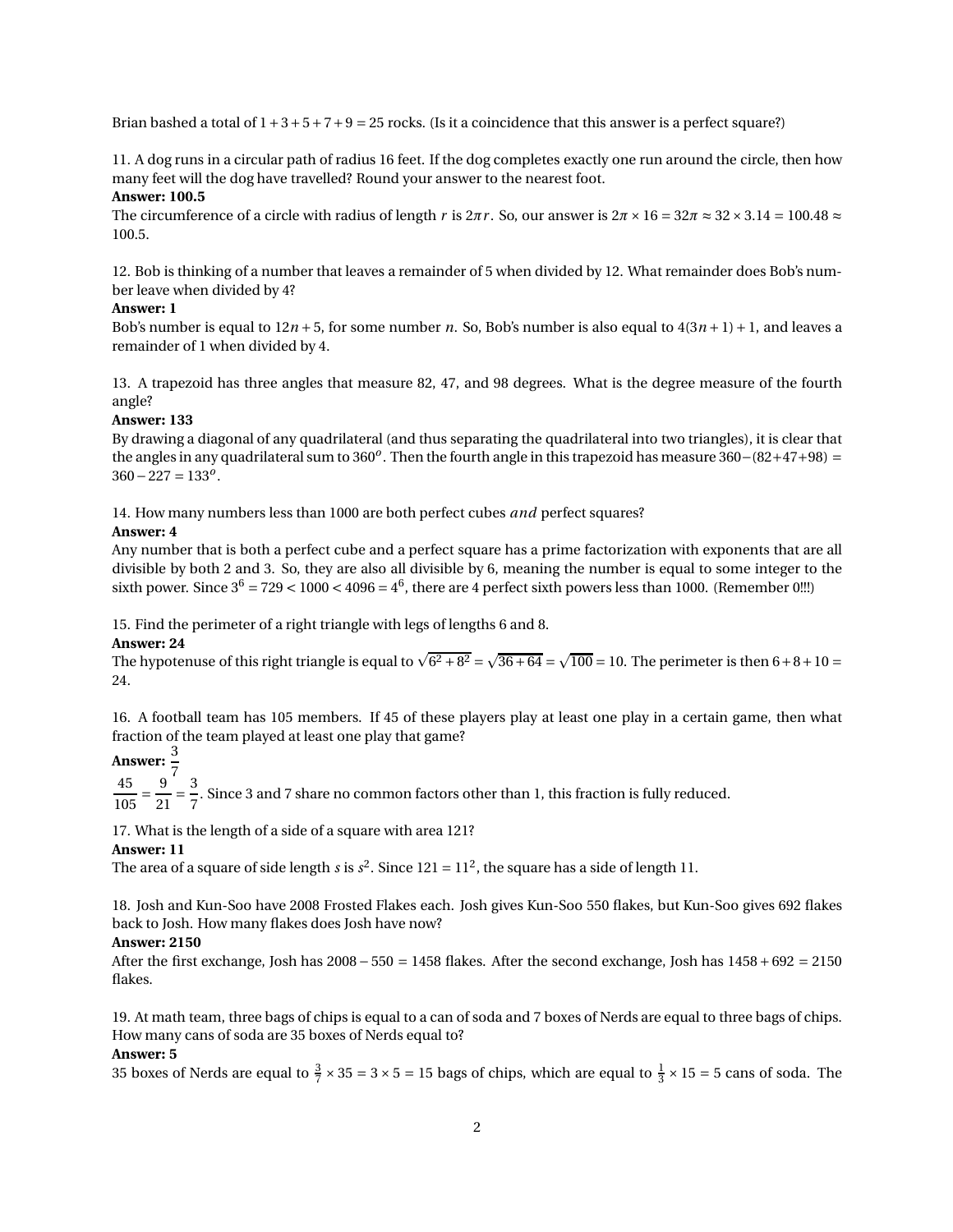calculation can be done directly:  $35 \times \frac{3}{7} \times \frac{1}{3} = 35 \div 7 = 5$ .

20. Emily, John, Ben, and Craig are playing a game of hearts. They are each dealt 13 cards from a standard 52 card deck. What is the probability that Emily gets the queen of spades?

## **Answer:**  $\frac{1}{1}$ 4

Each of the four players has an equal chance of getting the queen of spades, so Emily has a  $\frac{1}{4}$  chance of getting it.

21. How many prime numbers are less than 20?

## **Answer: 8**

2, 3, 5, 7, 11, 13, 17, and 19 are the eight prime numbers less than 20.

22. Find the perimeter of a rectangle that has area 20 and one side of length 2.

## **Answer: 24**

The other side of the rectangle must have length  $20 \div 2 = 10$ . The perimeter of this rectangle is  $2(10+2) = 24$ .

23. A 30-60-90 right triangle has a hypotenuse of length 12. Find the length of the shorter leg.



Consider an equilateral triangle *ABC* with median *AD* drawn, as shown. Because of the symmetry in the drawing,  $\angle ABD = 60^o$  and  $\angle BAD = 30^o$ . Then  $\triangle ABD$  is a 30-60-90 triangle, and the length of  $\overline{BD}$  is one-half that of  $\overline{AB}$ , or 6.

24. *A* is a digit (a number from 0-9). Find the sum of all *A* that make the number 612663*A* even. **Answer: 20**

Each of the digits 0, 2, 4, 6, and 8 would make the number 612663A even. Our sum is  $0+2+4+6+8=20$ .

25. What is the 59*th* term of the sequence *A*,*B*,*C*,*D*, *A*,*B*,*C*,*D*, *A*,*B*,*C*,*D*, *A*,*B*,*C*,*D*,...? **Answer:** *C*

The sequence is a repetition of the four letters *A*,*B*,*C*,*D*. Since 59 leaves a remainder of 3 when divided by 4, the 59*th* letter of the sequence will be the third letter of the sequence *A*,*B*,*C*,*D*, which is *C*.

26. Compute the volume of a cube with side length 13.

#### **Answer: 2197**

The volume of the cube will be  $13^3 = 13 \times 13 \times 13 = 169 \times 13 = 2197$ .

 $27. 1+0+1+1+1+2+1+3+1+4+1+5+1+6+1+7+1+8+1+9=$ ?

#### **Answer: 55**

The addition could be done directly, but is made slightly shorter if consecutive pairs of digits are paired. Then the sum becomes  $1 + 2 + 3 + ... 9 + 10 = \frac{10 \times 11}{2}$  $\frac{1}{2}$  = 55.

28. How many  $2 \times 2 \times 2$  blocks does it take to completely fill a  $10 \times 12 \times 14$  box?

#### **Answer: 210**

The volume of a  $10 \times 12 \times 14$  box is  $10 \times 12 \times 14 = 1680$ , while the volume of each  $2 \times 2 \times 2$  block is  $2^3 = 8$ . Then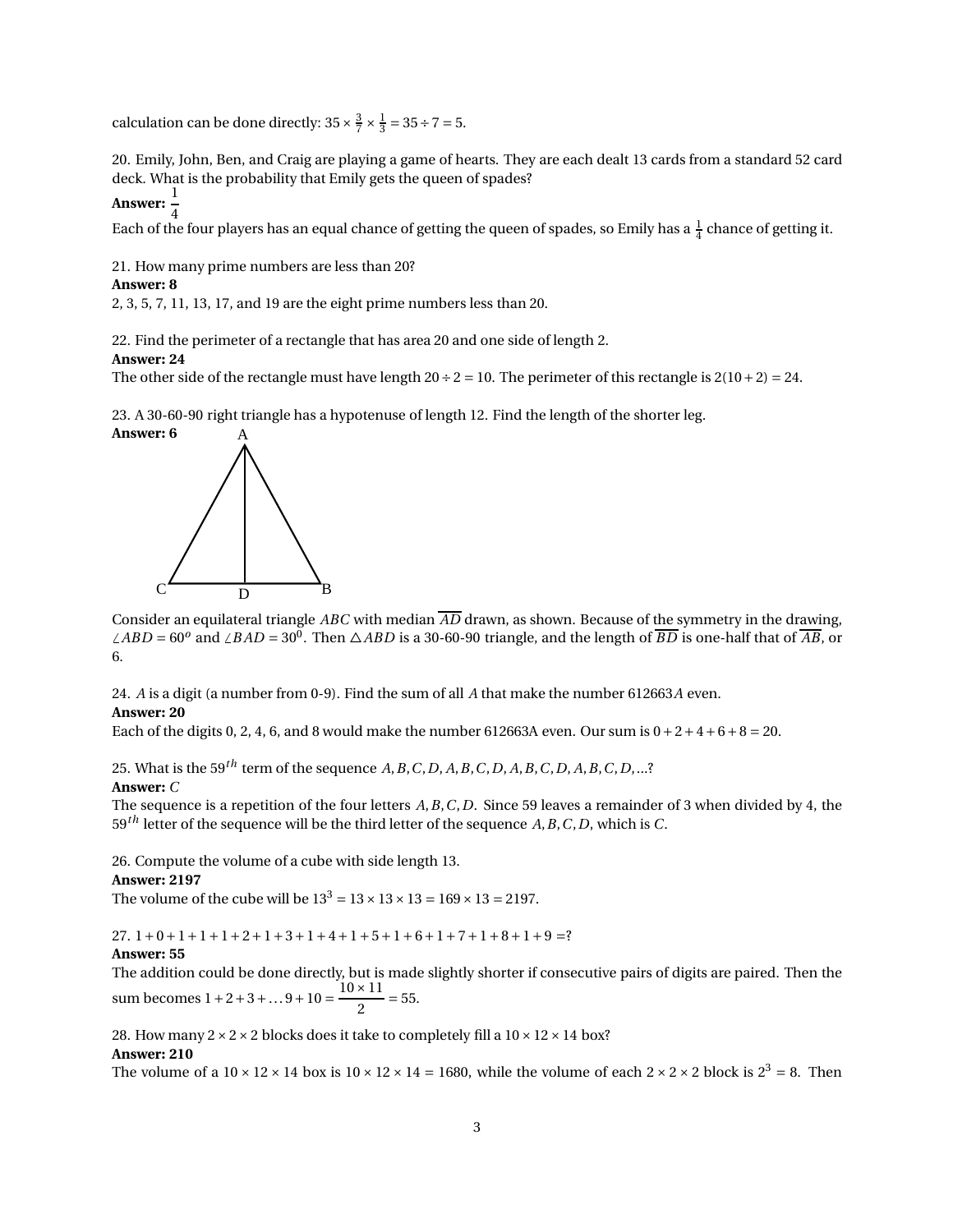$1680 \div 8 = 210$  small blocks will fit in the box.

29. What is the area of a circle with radius 3, rounded to the nearest tenth? Answers in terms of *π* are not accepted. **Answer: 28.3**

The area of a circle with radius of length *r* is  $\pi r^2$ . When  $r = 3$ , this is  $3^2 \times \pi = 9\pi \approx 9 \times 3.14 = 28.26 \approx 28.3$ .

30. Find the area of an isosceles triangle with sides of length 4, 8, and 8.

## **Answer:**  $4\sqrt{15}$

Draw the altitude from the vertex of the triangle to the base. By the Pythagorean Theorem, the height of the isosceles triangle is  $\sqrt{8^2 - 2^2} = \sqrt{64 - 4} = \sqrt{60} = 2\sqrt{15}$ . So the area of the triangle is  $\frac{1}{2} \times 4 \times 2\sqrt{15} = 4\sqrt{15}$ .

31. Hannah is cramming for the SAT, and needs to memorize 150 words. She can cram 50 words each morning, but will forget 40 of them after that night. After how many mornings of studying will Hannah be able to write the correct definition of all 150 words?

#### **Answer: 11**

After two mornings of study, Hannah will have memorized 50+50−40 = 60 words. Each morning hereafter, Hannah will have memorized 50−40 = 10 more words than she will have had memorized the day before. Thus, Hannah will finish all 150 words after  $2+90 \div 10 = 11$  mornings of study.

32. The *semi per i meter* of a triangle is one-half of the perimeter. The inradius (*r* ), area (*K*), and semiperimeter (*s*) of a triangle are related by the equation  $K = rs$ . Find the inradius of a right triangle with sides of lengths 7, 24, and 25.

## **Answer: 3**

Since  $K = rs$ ,  $r = \frac{K}{s}$ .  $K = \frac{1}{2} \times 7 \times 24 = 7 \times 12$ , and  $s = \frac{7+24+25}{2}$  $\frac{4+25}{2}$  = 28 = 7 × 4. Then  $r = \frac{7 \times 12}{7 \times 4}$  $\frac{1}{7\times4}$ 12  $\frac{1}{4}$  = 3.

33. If Russell has a colony of ants that double in population every half hour, how many ants will he have at the end of four hours if he starts with 2 ants?

#### **Answer: 512**

The population of a colony with a beginning population of *a* ants after a time of *h* half hours is  $a \times 2^h$ . So our answer is  $2 \times 2^8 = 2^9 = 512$ .

34. Compute  $1^2 + 2^2 + 3^2 + 4^2 + 5^2$ .

#### **Answer: 55**

 $1^2 + 2^2 + 3^2 + 4^2 + 5^2 = 1 + 4 + 9 + 16 + 25 = 55$ . (There is a formula for the sum *S<sub>n</sub>* of the first *n* squares: *S<sub>n</sub>* =  $\frac{n(n+1)(2n+1)}{6}$ . 6

35. The formula for converting Fahrenheit temperatures to Celsius temperatures is  $C = \frac{5}{9}(F - 32)$ . Convert 77<sup>o</sup>F to degrees Celsius.

#### **Answer: 25**

Using the formula, our answer is  $\frac{5}{9}(F-32) = \frac{5}{9}(77-32) = \frac{5}{9}(45) = 25^{\circ}$ 

36. Austin runs an animal hospital that takes care of cats and birds. The cats here have four legs and no tails while the birds have two legs and two tails each. Victoria, the hospital inspector, walks in one day and counts fifteen heads, 46 legs, and 14 tails. How many cats were there?

### **Answer: 8**

Since the cats have no tails we know that there are  $14 \div 2 = 7$  birds. Thus, the cats contribute  $46 - 7 \times 2 = 32$  legs. This means there must be  $32 \div 4 = 8$  cats. Notice that the number of heads is unneeded information.

37. Nikhil is writing the page numbers for a book that has 37 pages. The first page is page 1. How many digits does Nikhil have to write to accomplish this task? **Answer: 65**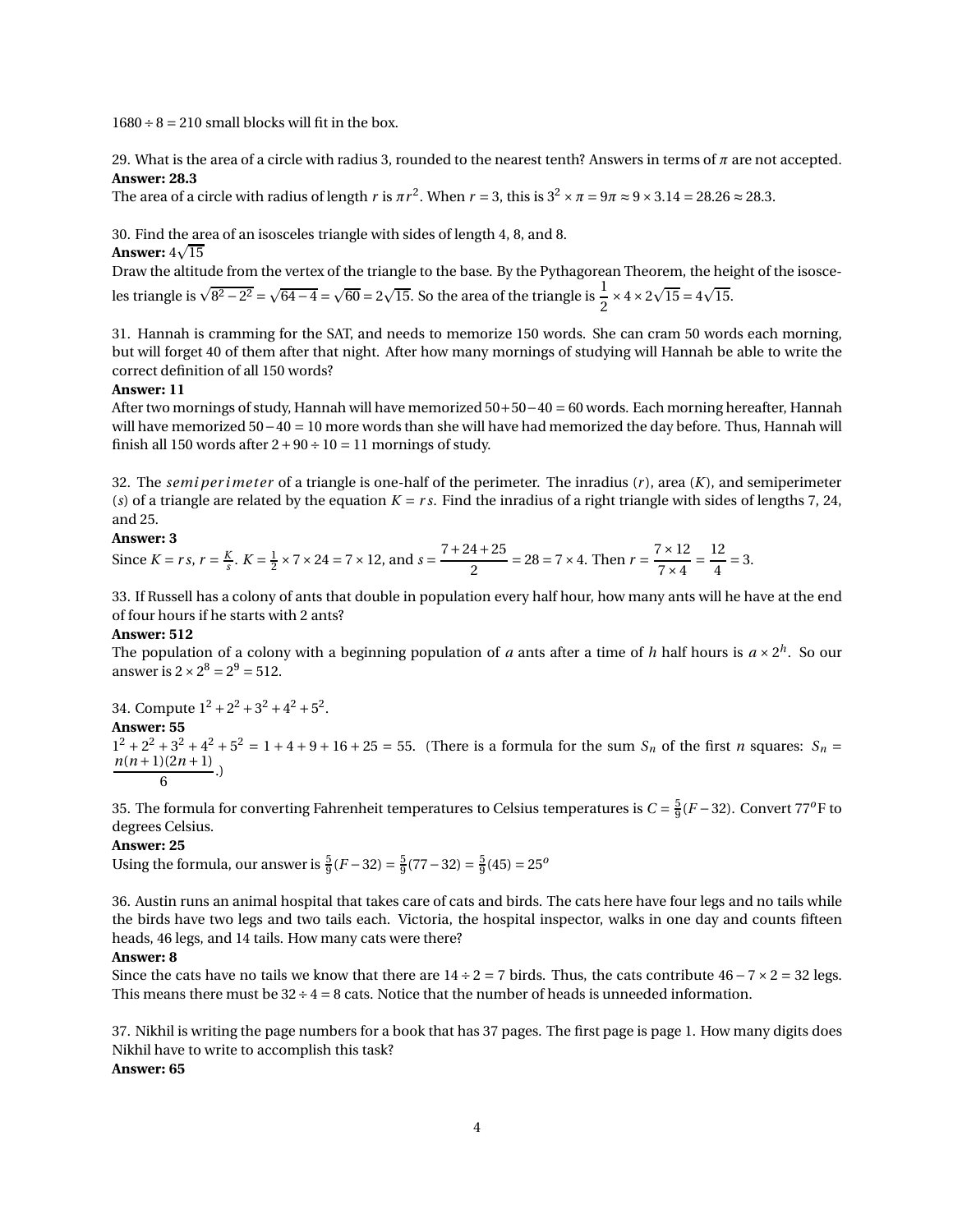There are 9 one-digit page numbers, so the one-digit page numbers contribute 9 digits. There are 37− 10+ 1 = 28 two-digit page numbers, so the two-digit page numbers contribute  $28 \times 2 = 56$  digits. In total, Nikhil must write  $56 + 9 = 65$  digits.

38. What is the sum of the interior angles of a hexagon, a figure with 6 sides?

#### **Answer: 720***<sup>o</sup>*

If we draw three non-intersecting diagonals in the hexagon, it will be divided into 4 triangles. Since each triangle contributes  $180^o$ , the hexagon must have  $4 \times 180^o = 720^o$  degrees in total.

39. Tanya wants to arrange her dresses in a line. She has five dresses: 2 red, 1 green, 1 yellow, and 1 blue. She does not want the two red dresses to be next to each other. In how many ways can she line up her dresses?

## **Answer: 36**

In all, there are  $\frac{5!}{2!}$  = 120  $\frac{1}{2}$  = 60 ways to arrange the five dresses in a line, not considering the condition that the two red dresses must not be next to each other. By keeping the two red dresses together and counting them as one unit, one can see that there are 4! = 24 arrangements of the dresses in which the two red dresses are next to each other. Then the number of ways Tanya can line up her dresses in the manner described is 60−24 = 36.

40. It is pitch black, and James is picking socks out of a drawer containing 10 red socks, 10 blue socks, 10 yellow socks, and 10 white socks. James cannot see the color of the socks that he is picking out of the drawer. How many socks must James take out of the drawer to be sure that he has taken out 4 pairs of socks? A pair of socks is two socks that are the same color. Each sock can only be counted in one pair.

#### **Answer: 11**

After 10 socks, James may not have picked four pairs – he could have picked 7 red, 1 blue, 1 yellow, and 1 white sock, for example. After 11 socks, however, James has either picked an odd number of socks of only one color or an odd number of socks of exactly three colors. Ignoring these 'extra' socks, he has either picked 10 paired socks or 8 paired socks. In either case, James has at least 4 pairs of socks.

.

41. If 
$$
n! = n(n-1)(n-2)...3 \cdot 2 \cdot 1
$$
, then find  $\frac{6!}{4!}$   
\n $\frac{6!}{6!} = \frac{6 \times 5 \times 4 \times 3 \times 2 \times 1}{4 \times 3 \times 2 \times 1} = 6 \times 5 = 30.$ 

42. In how many ways can 10 be written as a sum of three (not necessarily distinct) positive whole numbers? The order of the numbers does not matter.

#### **Answer: 8**

Consider the greatest of the three numbers; it must be at least 4 because if it were 3, the sum of the three numbers would be at most  $3+3+3=9<10$ . If it is 4, the other two numbers could be 2 and 4 or 3 and 3. If it is 5, the other two numbers could be 1 and 4 or 2 and 3. If it is 6, the other two numbers could be 1 and 3 or 2 and 2. If it is 7, the other two numbers must be 1 and 2. If it is 8, the other two numbers must be 1 and 1. In all, there are  $2+2+2+1+1=8$ possible sums.

43. If I flip a coin that has one side heads and one side tails three times, what is the probability that I get heads, tails, heads, in that order?

## Answer:  $\frac{1}{8}$

The probability of each flip occurring is  $\frac{1}{2}$ . So, the probability of flipping the sequence heads, tails, heads is  $(\frac{1}{2})^3 = \frac{1}{8}$ .

44. Find the sum of the first 30 terms of the arithmetic sequence 3, 7, 11, ...

## **Answer: 1830**

The *n th* term of the sequence is given by the formula 4*<sup>n</sup>* <sup>−</sup> 1. Term *<sup>n</sup>* and term 31 <sup>−</sup> *<sup>n</sup>* of the sequence sum to (4*n* − 1) + (4(31− *n*) − 1) = 4*n* − 1+ 124− 4*n* − 1 = 124− 2 = 122. There are 15 such pairs of terms among the first 30 terms of the sequence; thus, the sum of the first 30 terms of the sequence is  $15 \times 122 = 1830$ .